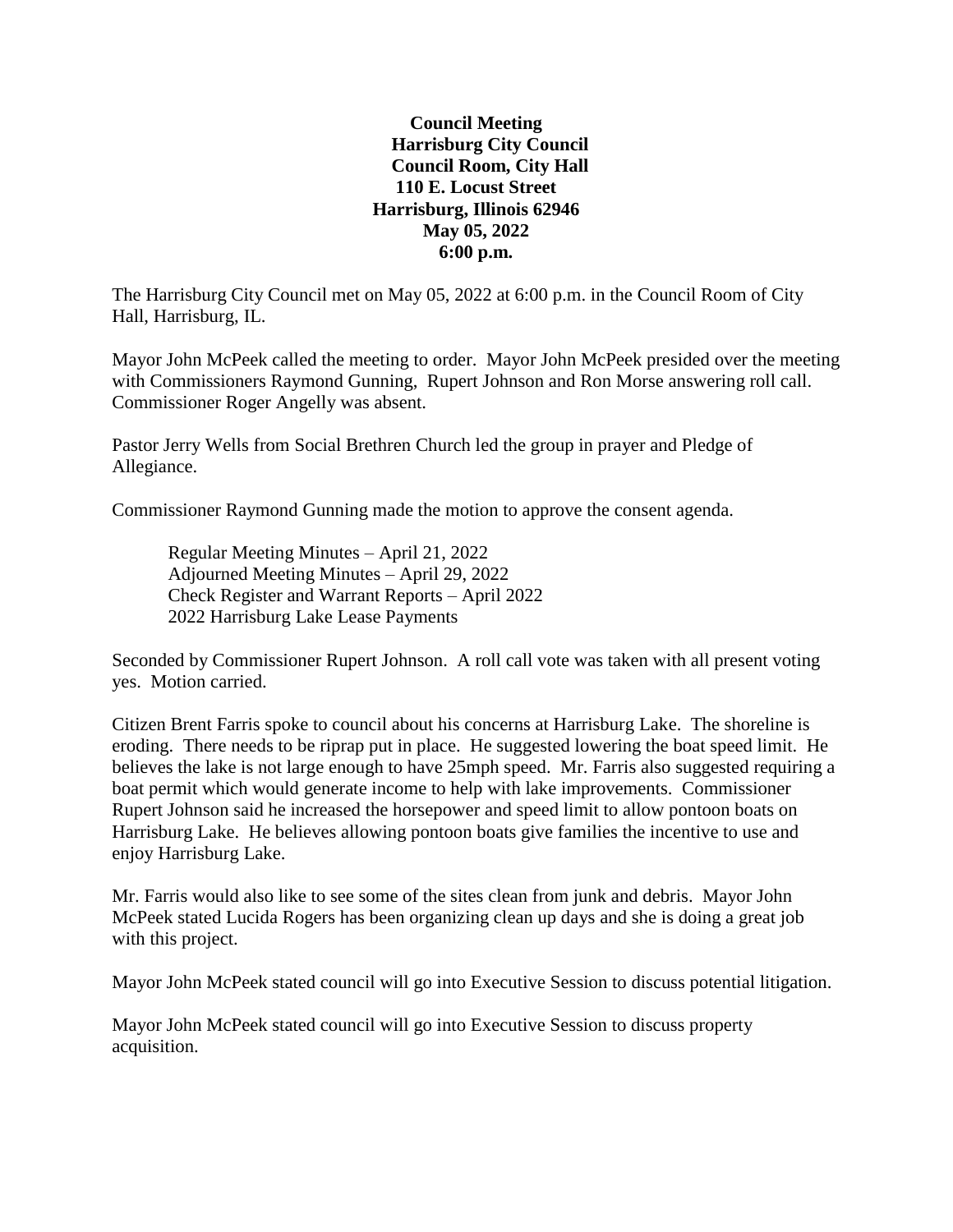Eric Boe (Brown and Roberts, Inc.) presented MFT bid tabulations which were opened on Tuesday. Commissioner Rupert Johnson made the motion to accept the bid from Crossroads 2 LLC for the rock in the amount of \$32,225.00. Seconded by Commissioner Raymond Gunning. A roll call vote was taken with all present voting yes. Motion carried.

Commissioner Rupert Johnson made the motion to accept the bid from Illini Asphalt in the amount of \$119,617.85. Seconded by Commissioner Raymond Gunning. A roll call vote was taken with all present voting yes. Motion carried.

Eric Boe (Brown and Roberts, Inc.) presented a resolution to accept the bid form the MFT bid tabulation. Commissioner Raymond Gunning made the motion to approve Resolution 22-0505. Seconded by Commissioner Rupert Johnson. A roll call vote was taken with all present voting yes. Motion carried.

Alex Watkins discussed the RISE local and regional planning grant program. The grant is no cost to the city and does not require cost sharing. The city will be applying for \$50,000. Commissioner Ron Morse made the motion to approve Resolution 22-0505A. Seconded by Commissioner Raymond Gunning. A roll call vote was taken with all present voting yes. Motion carried.

Commissioner Raymond Gunning made the motion to hire Williams Duncan as a police officer at the pay rate of \$24.67 effective May 16, 2022 pending the passing of his physical and drug screen. Seconded by Commissioner Rupert Johnson. A roll call vote was taken with all present voting yes. Motion carried.

Mayor John McPeek swore in William Duncan as a police officer for the City of Harrisburg Police Department.

Commissioner Raymond Gunning made the motion to promote Matthew Forrest to Police Sergeant effective May 16, 2022. Seconded by Commissioner Rupert Johnson. A roll call vote was taken with all present voting yes. Motion carried.

Attorney Kolby Smithpeters stated the part-time police memorandum will be for one year. Commissioner Raymond Gunning made the motion to approve Ordinance 1846. Seconded by Commissioner Rupert Johnson. A roll call vote was taken with all present voting yes. Motion carried.

Commissioner Raymond Gunning made the motion to table the Chief of Police salary until the next meeting.

Commissioner Raymond Gunning made the motion to authorize the City Clerk to contact the Merit Board for a recommendation for a new hire. Seconded by Commissioner Ron Morse. A roll call vote was taken with all present voting yes. Motion carried.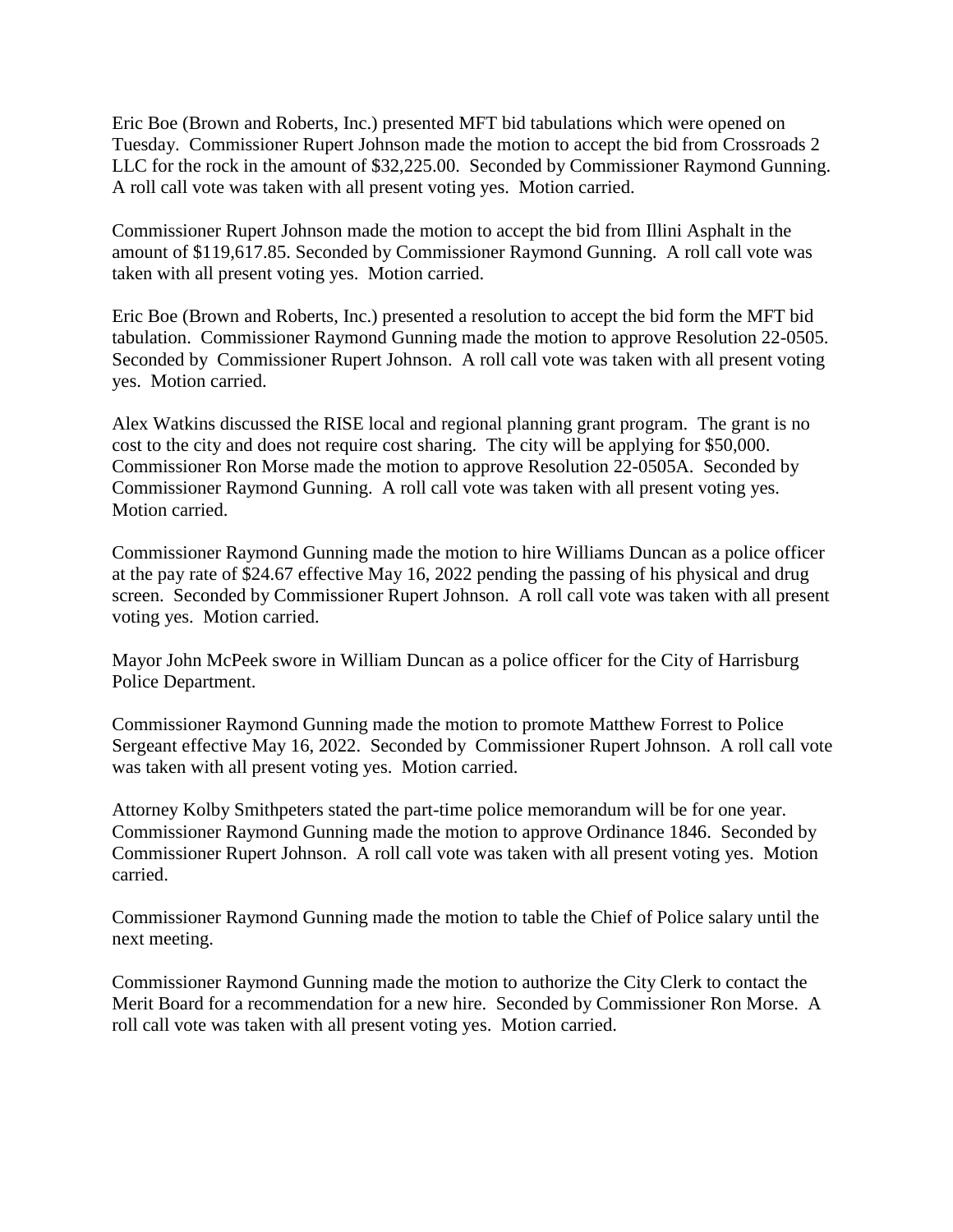Commissioner Rupert Johnson reminded citizens that Spring Clean-Up is over. Any items found on city right-of-way's will be turned over to the Code Enforcer. He thanked everyone who participated in the clean-up. Thirty-four (34) dumpsters will filled.

Commissioner Rupert Johnson made the motion to authorize the City Clerk to advertise for sealed bids for a new skid steer with specs to be equal to or comparable to a Kabota SVL-75. For more information, please call 618-252-4302 ext #3. Seconded by Commissioner Raymond Gunning. A roll call vote was taken with all present voting yes. Motion carried.

Commissioner Rupert Johnson made the motion to authorize the City Clerk to advertise for sealed bids for a new backhoe with specs to be equal to or comparable to a Case 580 Super N. For more information, please call 618-252-4302 ext #3. Seconded by Commissioner Raymond Gunning. A roll call vote was taken with all present voting yes. Motion carried.

Commissioner Rupert Johnson made the motion to change the name of Dennison Street running North and South from Raymond Street to Poplar Street to the new name of Mickey Pankey Drive. Seconded by Commissioner Raymond Gunning. A roll call vote was taken with all present voting yes. Motion carried.

Commissioner Rupert Johnson made the motion to change the name of E. Walnut Street running East from Commercial Street to East end to the new name of Ray Johnson Drive. Seconded by Commissioner Raymond Gunning. A roll call vote was taken with all present voting yes. Motion carried.

Mayor John McPeek reminded citizens of the Poplar Street project. The new paving should start in June. Please be patient with the process and be careful. Spring Clean-Up has concluded and he encourages citizens to continue to clean their yards to make the city look better. Thank you to everyone who volunteered to clean up Harrisburg and Saline County. May 30, 2022 will be the Memorial Day Service in Little Arlington which starts at 10:00 a.m. Please stop littering.

Commissioner Raymond Gunning made the motion to go into Executive Session to discuss potential litigation and property acquisition. Seconded by Commissioner Rupert Johnson. A roll call vote was taken with all present voting yes. Motion carried.

Adjourn: 6:22 p.m.

Reconvene: 6:46 p.m.

Mayor John McPeek made the motion to return to open session. Seconded by Commissioner Ron Morse. A roll call vote was taken with all present voting yes. Motion carried.

Mayor John McPeek presided over the meeting with Commissioners Raymond Gunning, Rupert Johnson and Ron Morse answering roll call. Commissioner Roger Angelly was absent.

Mayor John McPeek stated no action will be taken regarding potential litigation.